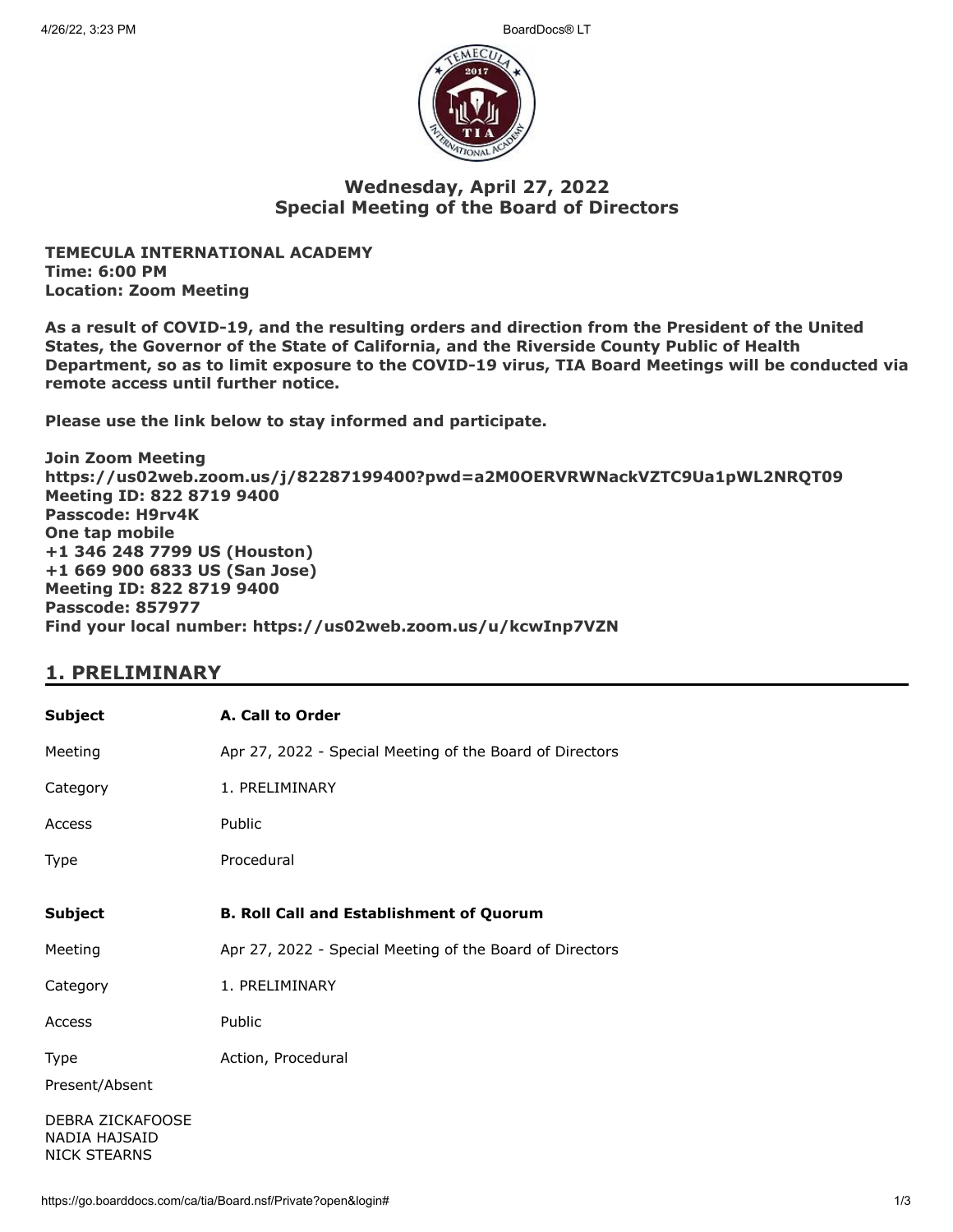| <b>Subject</b> | <b>C. Pledge of Allegiance</b>                           |
|----------------|----------------------------------------------------------|
| Meeting        | Apr 27, 2022 - Special Meeting of the Board of Directors |
| Category       | 1. PRELIMINARY                                           |
| Access         | Public                                                   |
| <b>Type</b>    | Procedural                                               |
|                |                                                          |
| <b>Subject</b> | D. Approval of Agenda                                    |
|                |                                                          |
| Meeting        | Apr 27, 2022 - Special Meeting of the Board of Directors |
| Category       | 1. PRELIMINARY                                           |
| Access         | Public                                                   |
| Type           | Action                                                   |

## **2. PUBLIC COMMENTS**

| <b>Subject</b> | <b>A. Public Comments</b>                                |
|----------------|----------------------------------------------------------|
| Meeting        | Apr 27, 2022 - Special Meeting of the Board of Directors |
| Category       | 2. PUBLIC COMMENTS                                       |
| Access         | <b>Public</b>                                            |
| Type           | Information                                              |
|                | INSTRUCTIONS FOR PRESENTATIONS TO THE BOARD              |

TIA welcomes your participation at TIA Board meetings. The purpose of the meeting of the Board of Directors (Board) is to *conduct the affairs of TIA in public. Your participation ensures continuing community interest in TIA.*

*EMAIL to provide comment during school closure due to COVID-19: [tiaoffice@temeculainternational.org](mailto:tiaoffice@temeculainternational.org). Please submit your comment prior to 4:30 p.m. on the day of the meeting. Comments will be read aloud during the time allotted. Those comments not read will be provided to all Board members for their review.*

*Comments regarding Open/Closed Session items found on the agenda should be limited to three (3) minutes per speaker, for a total of twenty-one (21) minutes. Unless an item has been placed on the published agenda in accordance with the Brown Act, there shall be no action taken, nor should there be comments on, responses to, or discussion of a topic not on the agenda. Public Comment emails will be presented to the Board of Directors. The Board members may: (1) acknowledge receipt of information/report; (2) refer to staff with no direction as to action or priority; or (3) refer the matter to the next agenda.*

*Personal attacks against TIA employees and/or TIA Board members are inappropriate and not considered by the Board at a public Board Meeting. The Board has a complaint process which should be followed. The Board will not respond to personal attacks against employees or Board members in a public meeting, and cautions members of the public that they will be personally responsible for any remarks made.*

# **3. ACTION ITEMS**

**Subject A. Temecula Valley Unified School District and Temecula International Academy Facilities Use Agreement 2022-2023**